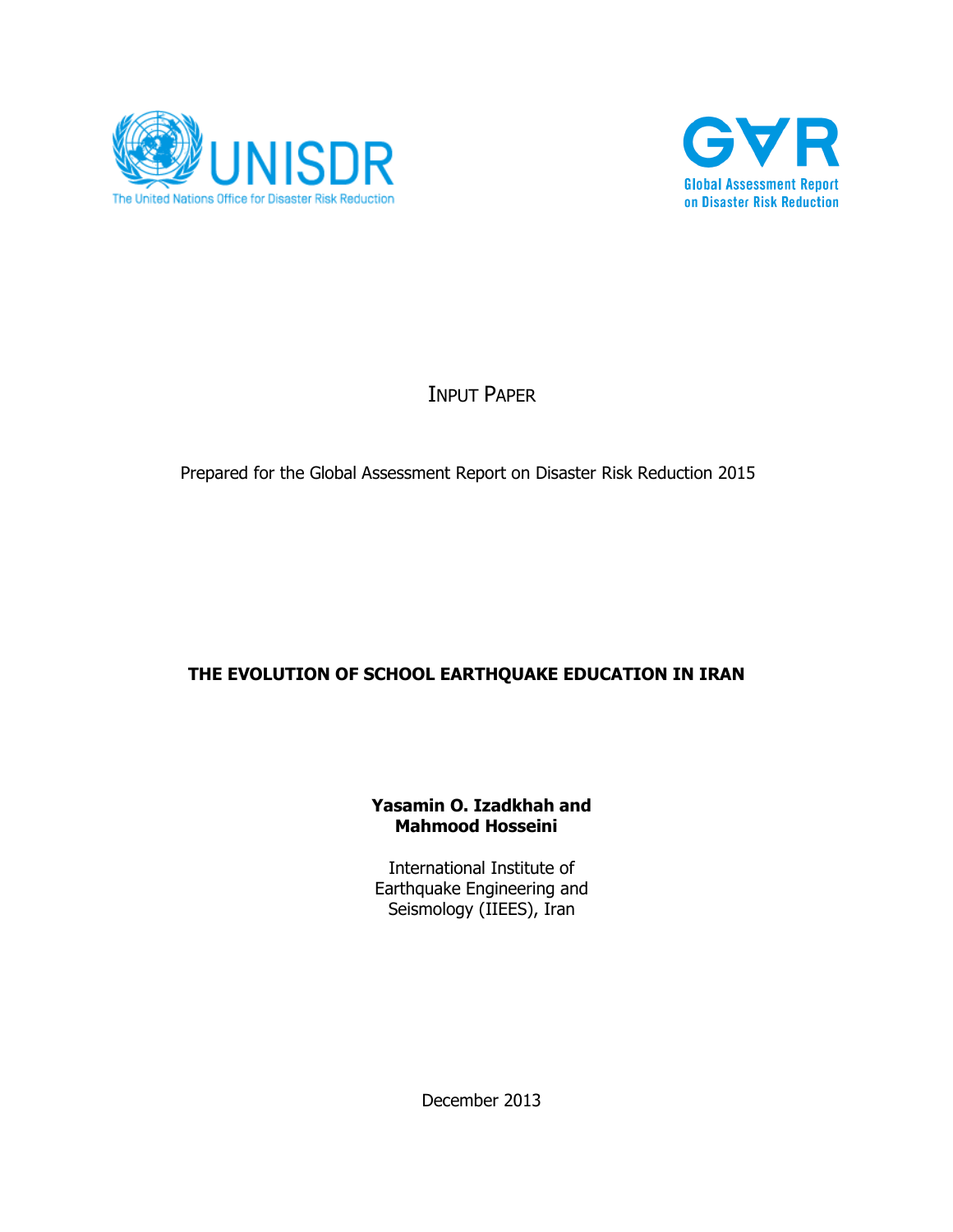# **Abstract**

There is no need to emphasize the role of education in disaster reduction. This conforms to the third priority of the Hyogo Framework for Action (HFA-2005-2015) which highlights 'Using knowledge, innovation and education to build a culture of safety and resilience at all levels'. It can be stated that a well-informed and well-prepared community can initiate a culture of resilience. In the meantime, the high efficiency of educating children and young adults is also clear to those involved in educational programs for disaster mitigation. In fact, hazard education in pre-school as well as school and university levels can play a vital role in helping a community to be ready, willing, and able to prepare for and respond to a disaster. These days, examples around the world are beginning to reveal the power of both formal education in disaster risk reduction, integrated into curricula for all age levels, as well as informal education introduced through co-curricular and extra-curricular activities. Since the inception and adoption of HFA, various educational media, including chapters in textbooks, booklets, pictures, brochures, animations, posters, songs, puzzles, games and drills have been developed and implemented by teachers and instructors as means for better disaster education all around the world. In this regard, there has been an extensive progression in producing and using earthquake education materials, pre-school activities and school curricula initiatives as well as related teacher trainings in the last few years in Iran which will be reviewed in this paper and their strengths, challenges and effectiveness of HFA on these activities will also be addressed. Suggestions for possible missing elements that need to be developed for inclusion in the future framework (Post- 2015) are also proposed.

## **1. Introduction**

Education is the fundamental "bedrock" of a successful disaster risk reduction program. Within the past two decades, there has been a rapid growth in formal and informal attempts to promote learning about disaster threats in order to increase public knowledge and change behavioral patterns to protect lives (Izadkhah and Hosseini, 2005). Disaster education has been effectively implemented in some areas for many years. For example, in USA, the American Red Cross has a long history of educating the public about natural and technological hazards and ways to reduce the effects of these hazards on people and their property. Although, printed documents are rarely available, but there is also evidence of developed public awareness materials from the 1950s onwards. In the 1980s, however, the responsibility for developing and disseminating disaster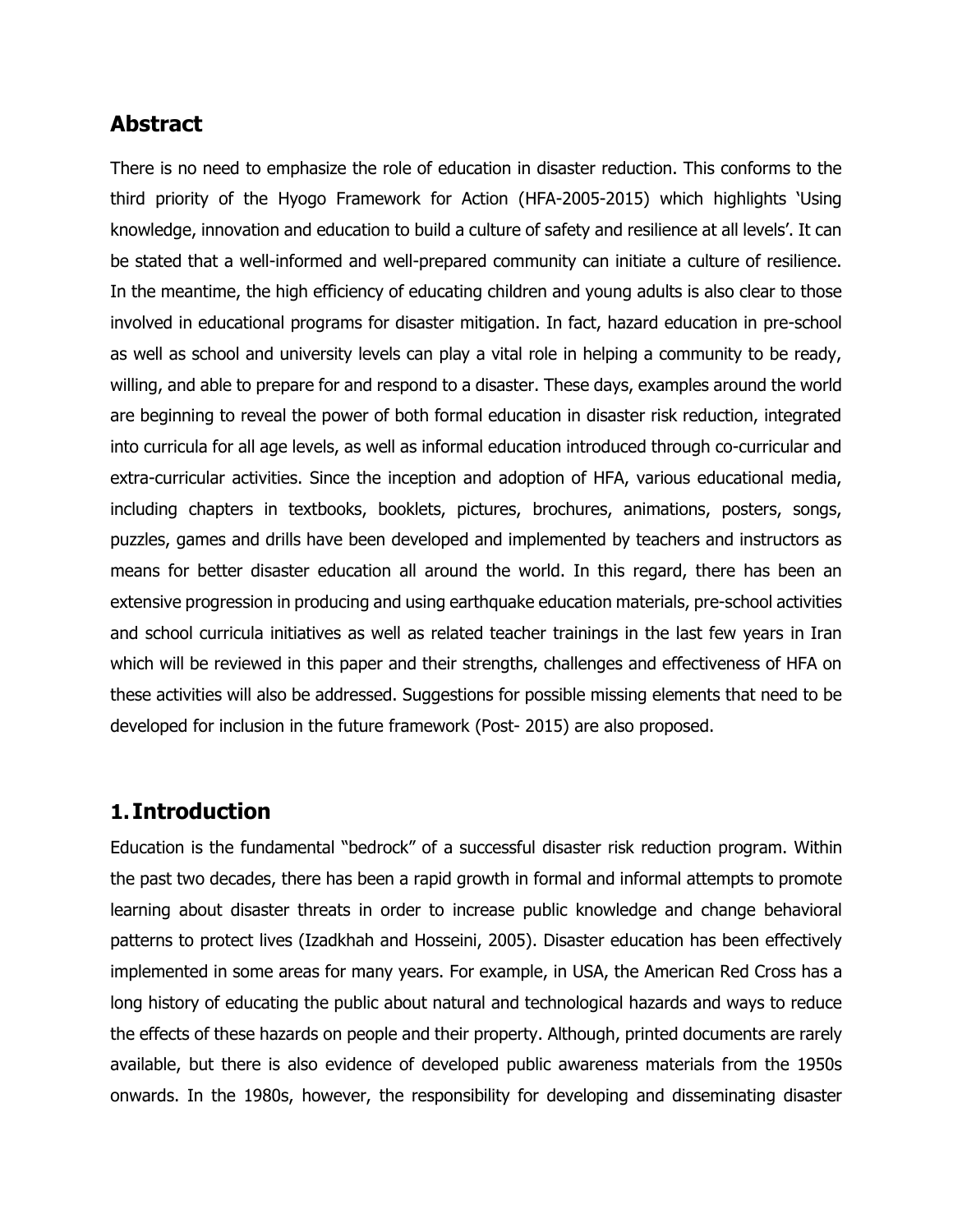safety information was spread in USA. For example, those working in Federal Emergency Management Agency (FEMA) Earthquake Program in the 1980s wrote and disseminated earthquake-related materials for the people (Lopes, 2001). There is a section on issues in "Earthquake Education" in the technical report prepared by NCEER (National Centre for Earthquake Engineering Research) in 1992 (presently MCEER), covering articles and case studies relating to earthquake education in general and particularly in school curriculum. This endeavor has been started successfully and has been continued since then. Disaster education therefore has been developed in many countries around the globe such as Japan, Nepal, Turkey, etc. It should also be mentioned that the empowerment of children in matters that affect their own future is being pioneered by many child-oriented NGO's as well (IDRC 1998, Tearfund 2004, Action Aid 2007, Plan International 2007, Schick 2007).

In the field of education, disaster-related issues are mostly treated in an isolated manner and there has been a hope that with integration of activities into the school curriculum, the continuation of awareness may be better retained in people's minds (Izadkhah, 2004). Many experts have noticed this existing lack of priority to earthquake education and indeed its isolation to other related fields. As stated by Twigg (2004), public education has become 'fragmented into separate, one-off, short-term interventions' whose impact is rarely assessed. He further states that many contributors to the World Conference on Disaster Reduction (WCDR), on-line Conference (2004) believed that education should be seen as a dialogue and exchange of views and not only a one-way information dissemination. During the UN World Disaster Reduction Campaign in 2000 (UN 2000), the theme of "Disaster Reduction, Education and Youth" was introduced. This priority has become integral to the 2005-2015 Hyogo Framework for Action as part of Priority 3, focusing on the 'use [of] knowledge, innovation and education to build a culture of safety and resilience at all levels' (UNISDR 2005). In addition, the 2006-7 UNISDR campaign "Disaster risk reduction begins at school" aimed to promote the integration of disaster risk reduction into government plans for school curricula and to ensure that school buildings are safe from the impacts of natural hazards (UNISDR 2006, Wisner 2006, UNISDR, 2007). Moreover, in conjunction with climate change awareness and environmental education, Ministries of Education are taking on the challenge of disaster risk reduction education. The current International Decade of Education for Sustainable Development led by UNESCO provides a long-term focus for taking this agenda forward in the world (Petal and Izadkhah, 2008). Also, many countries in the world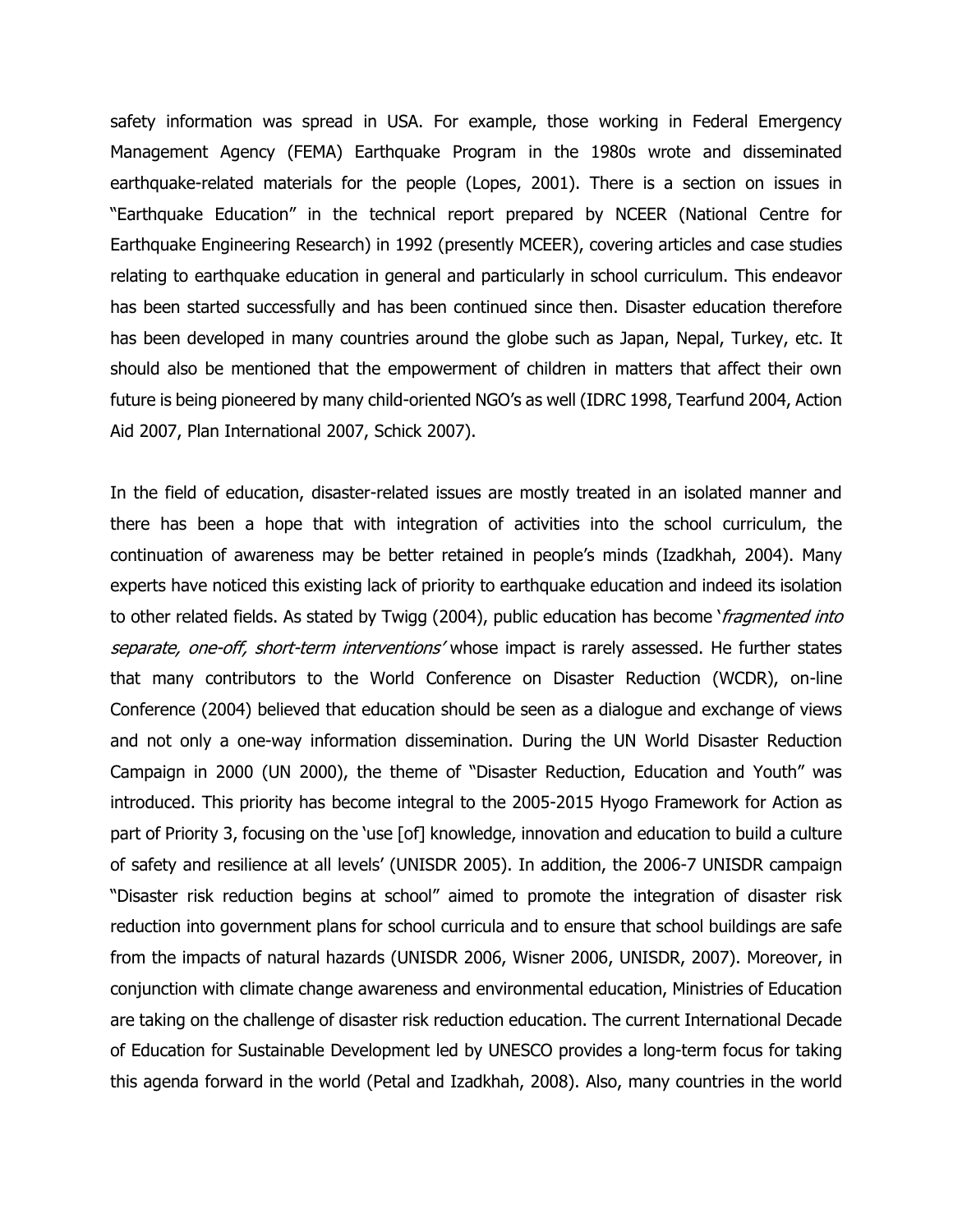have now implemented disaster related issues in their schools for students in various levels, such as examples reported by UNESCO and UNICEF, DRR in School Curricula: Case studies from thirty countries (Selby and Kagawa, 2012)

In this paper, first an introduction is provided on earthquake education. The modes of education included formal and informal education are explained and examples of the wide range of the existing formal and informal Iranian disaster materials are provided within the scope of this paper. An overall assessment is then addressed with recommendations for further action post- 2015.

# **2.Modes of Education**

For school disaster education, examples around the world are beginning to reveal the power of both formal education in disaster risk reduction, integrated into curricula for all age levels, as well as informal education introduced through 'co-curricular and extra-curricular activities' (Petal and Izadkhah, 2008) that begin at school.

## **2.1. Formal Education**

Formal curriculum integration (Table 1) may be introduced fairly rapidly in the form of elective courses or modules that plug into other existing courses. Disaster risk reduction can also be systematically and more slowly infused into the curriculum by elaborating its full scope and sequence, undertaking an audit of existing curriculum, and designing the entry points in the course of the 'curriculum adoption cycle' for all subjects and age levels.

| <b>Curriculum Integration</b>                  | Use of specially developed units, modules or chapters concentrating on disaster                                                                                                                                                    |
|------------------------------------------------|------------------------------------------------------------------------------------------------------------------------------------------------------------------------------------------------------------------------------------|
|                                                | risk reduction.                                                                                                                                                                                                                    |
| <b>Extra-Curricular Integration</b>            | Links to community-wide public awareness campaign, and limited teacher<br>training helps to strengthen the program (Civil Defence New Zealand 2006).                                                                               |
| <b>Curriculum Infusion</b>                     | Distributes disaster risk reduction content throughout the curriculum, using<br>lessons, readings, activities and problems, enriching the existing curriculum<br>rather than displacing it.                                        |
| <b>Stand-alone Courses</b>                     | Specialized course curricula focused on disaster risk reduction. In some countries<br>where curriculum permits, these courses may supplement the existing curriculum<br>at specific grade levels (Petal et al 2006).               |
| <b>Curriculum Resource</b><br><b>Materials</b> | Guidance and lesson plans to be used on a voluntary basis by teachers, for<br>integration into existing curriculum is a strategy that has been used in California<br>and parts of USA (American Red Cross 2008, Team Safe-T 2008). |

Table 1: Forms of formal Education (Petal and Izadkhah 2008)

## **2.2. Informal Education**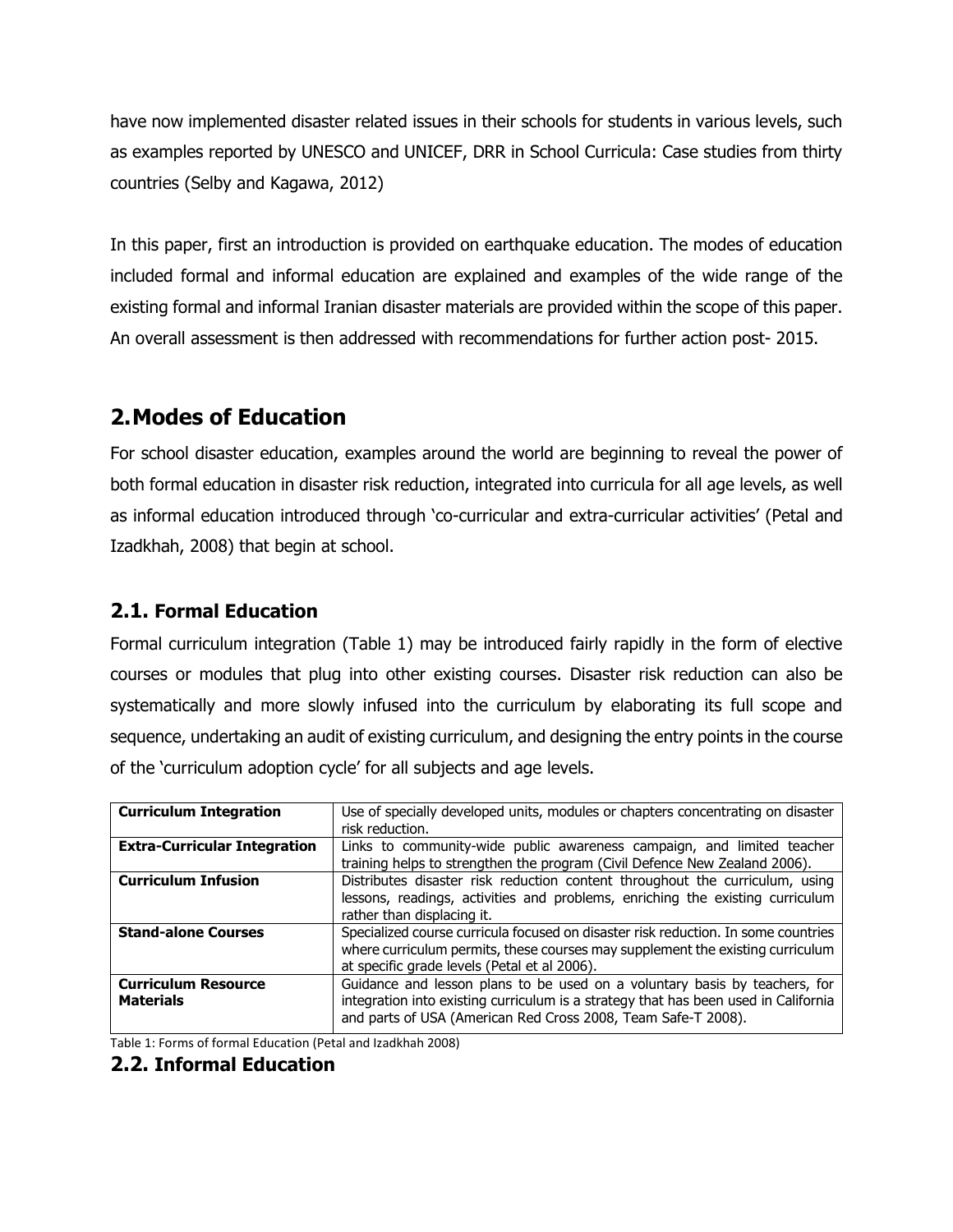Informal education can take many forms, offering fun and engaging ways to introduce important knowledge, skills and competencies for students of all ages. This includes (Table 2):

| <b>Creative Educational Materials</b>       | Toys and games, documentary and short videos, storybooks, comic       |
|---------------------------------------------|-----------------------------------------------------------------------|
|                                             | books, puzzles, and computer games.                                   |
| <b>Cultural and Performing Arts</b>         | Music, song, poetry, dance, puppetry, magic, street theatre,          |
|                                             | improvisation, pantomime, or artwork are appealing, engaging and      |
|                                             | creative ways to introduce disaster risk reduction messages.          |
| After School "Safety Clubs", Scouting       | Provide an opportunity to develop awareness materials and displays,   |
| <b>Badges, and Project Activities</b>       | plan games and engage in performances and art projects to             |
|                                             | communicate with others. Small-scale models includes, for example,    |
|                                             | shake table demonstrations.                                           |
| <b>Competitions, Awards and</b>             | Generate parent, community and mass media interest and develop        |
| <b>Commendations</b>                        | enthusiasm for the messages.                                          |
| <b>Voluntary Drawing and Writing</b>        | Engage many children. DRR Knowledge Tournaments can involve           |
| <b>Competitions</b>                         | many schools and radio or television broadcast can be used to         |
|                                             | share knowledge and competencies more widely.                         |
| <b>Sports Day Activities</b>                | Excellent time for drills and demonstrations, as well as              |
|                                             | For competitive games that introduce cooperative response skills      |
|                                             | (e.g. injury transport relays, and knowledge games).                  |
| <b>Various Projects that bring students</b> | Practical efforts of the community-service oriented club for          |
| into contact with local community           | developing students' analytic and problem-solving skills, as they     |
| and local government and                    | research and identify hazards, tap into indigenous knowledge, oral    |
| community-service oriented clubs            | history, general public information, and scientific research and      |
| (Schick 2007).                              | expertise to assess risks and identify solutions.                     |
| <b>Disaster Drills</b>                      | Cornerstone of informal education because they are school-wide        |
|                                             | rather than single-course events. Simple drills include practice for  |
|                                             | what to do during earthquake, and other hazards faced. Simulation     |
|                                             | drills include development and practice of response skills such as    |
|                                             | fire suppression, first aid, transport of injured, mass casualty non- |
|                                             | medical triage, damage assessment, and light search and rescue.       |
| <b>Dissemination of Written Materials</b>   | Posters and signage are important ways to share disaster risk         |
|                                             | reduction messages.                                                   |
|                                             |                                                                       |

Table 2: Forms of Informal Education (Petal and Izadkhah 2008)

# **3. Iran Case Study**

Iran is located in one of the most active tectonic region of the world. The country has suffered large and destructive earthquakes and experienced several major earthquakes in the past decades. Lack of preparedness usually results in significant material and other losses in a disaster and the goal is therefore to shift from reactive to proactive approaches of 'disaster mitigation and preparedness'. These measures focus mostly on education and training with the aim of enhancing the community disaster preparedness. Earthquake education has been developing consistently in Iran in parallel with improvement of and new methods for construction of disaster-resilient structures. Today, the education of children and young people in disaster preparedness takes place at nursery, elementary, secondary and high school levels on a national scale covering both urban and rural areas. This is accomplished partly through both formal and informal means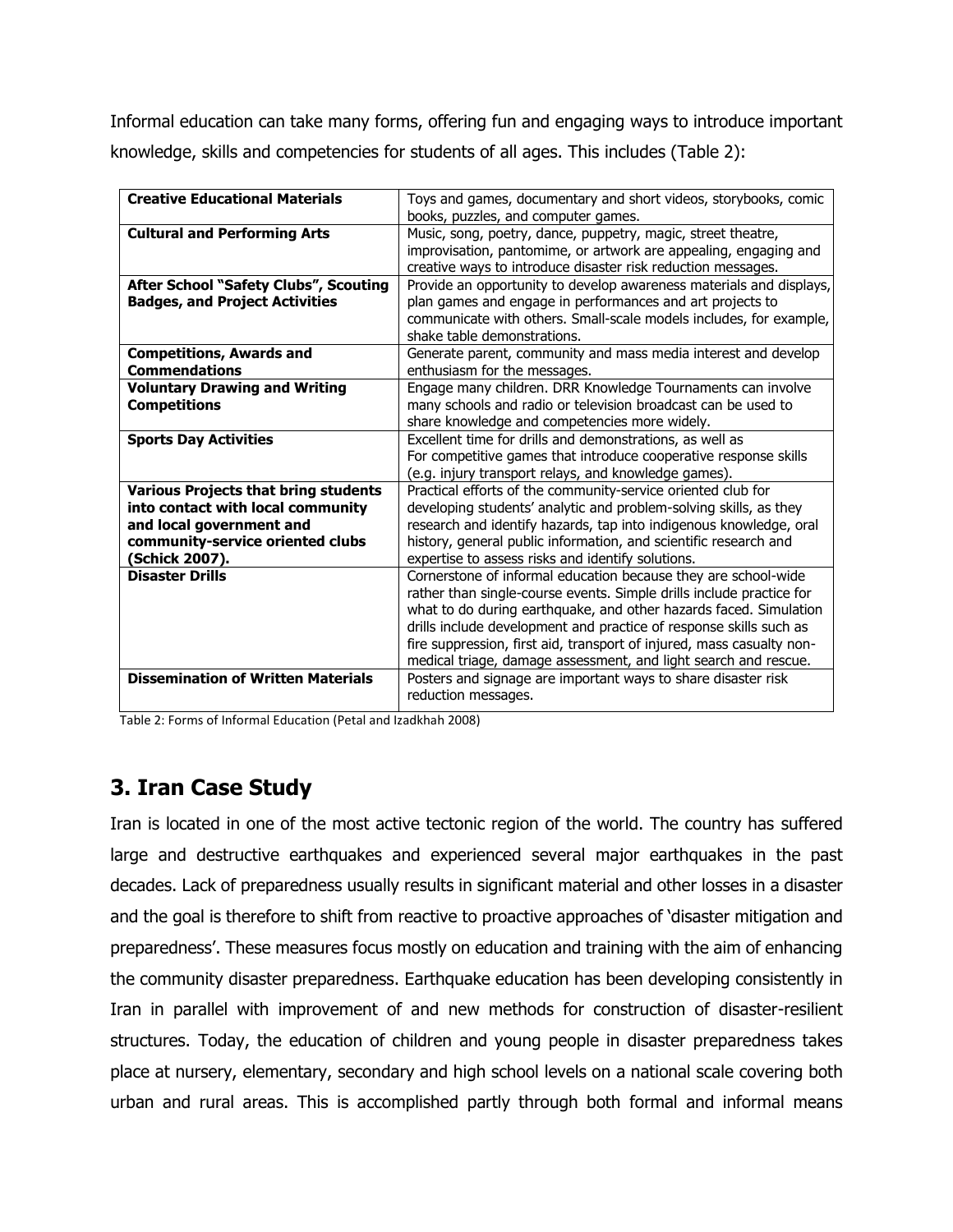including special materials in the textbooks, stand-alone texts, films, nationwide "safety earthquake drills" for children of all ages, writing and drawing competitions and exhibitions, and posters in educational environments, as well as using songs, games, puzzles, and other related educational tools. These activities captivate the interest of children, their parents as well as teachers.

In Iran, the International Institute of Earthquake Engineering and Seismology (IIEES) as a pioneer in earthquake education in Iran, has initiated public awareness and preparedness on both the earthquake phenomenon itself and its consequences, and has consistently and actively promoted a "culture of safety" for various vulnerable groups of society, especially for children, for almost two decades which will be reviewed in this paper.

## **3.1. School Disaster Preparedness Activities**

Education for Disaster Risk Reduction (DRR) is seen as a key component to the 2005-2015 Hyogo Framework for action (HFA) which puts 'knowledge, innovation and education' (HFA, 2005) at the heart of it goals for enabling individuals, communities and societies become better prepared for responding to the threat from disasters. However, the term 'education' is extremely broad and might conceivably cover anything from a full curriculum, a short-impact project by an NGO, a poster, leaflet, or multimedia campaign, a radio show or series, to TV shows and comic stories (Sharpe and Izadkhah 2013). In this regard, children, engaged in real-world problems in their local communities, can learn and solve problems about measures for disaster risk reduction in their schools, and take messages they have internalized to their families, friends and neighbors (Izadkhah 2005). In the next section, the formal amd informal class education will be addressed.

## **3.1.1. In Class Education**

#### **Using School Textbooks**

School materials have been integrated within the school curriculum in three stages of elementary, secondary and high schools as part of theoretical education. The objective is to create and develop a safety culture as well as reducing the human casualties and damages due to earthquakes and increase the awareness level. These materials have been designed considering the age and student's physical and social capabilities. For example, the scientific issues about earth science and earthquakes in science books addresses the earth, its movement, earthquakes, and shows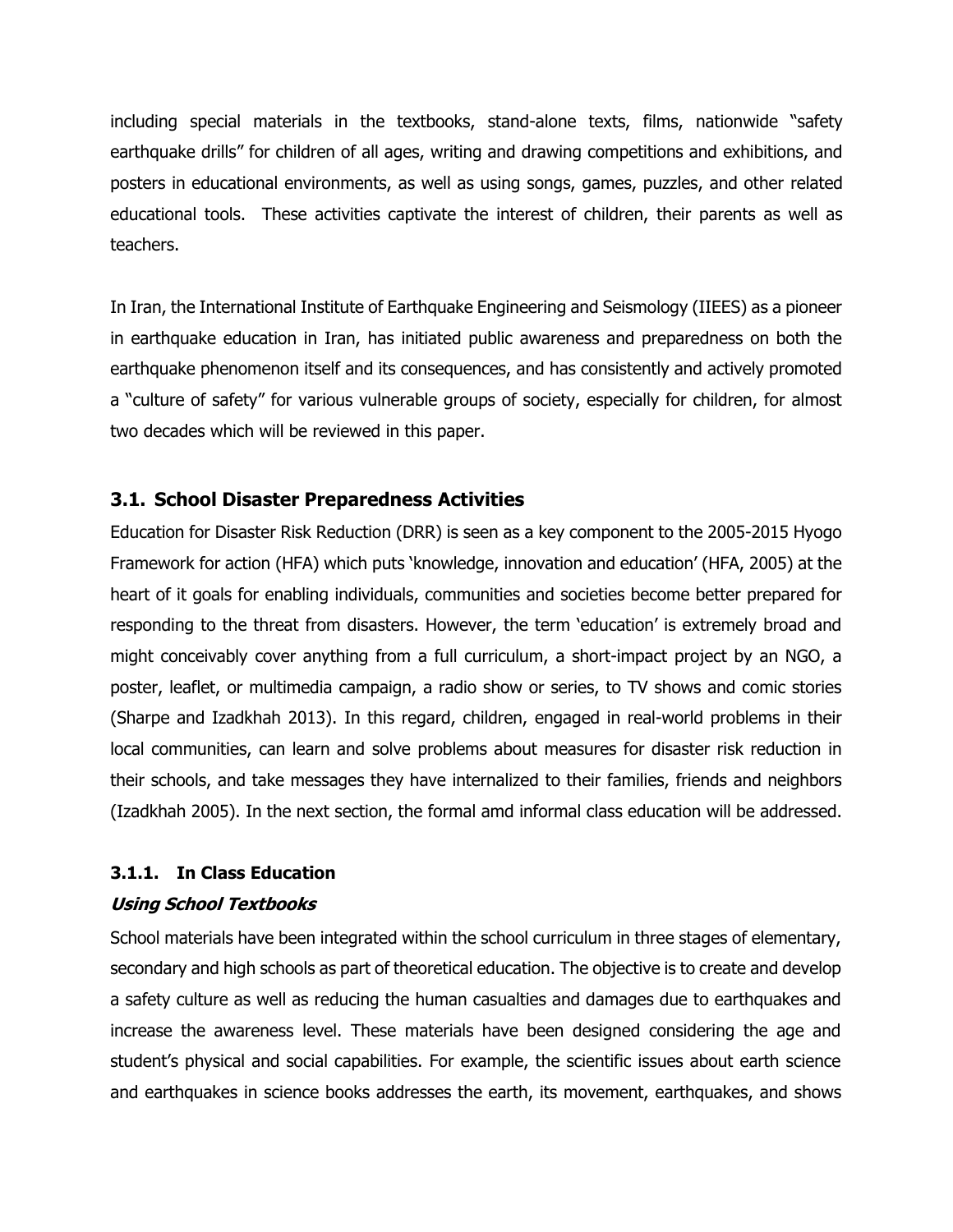the seismic risk in the country. Other subjects related to preparedness also exist in the defence preparedness books for both girls and boys. This program is conducted with close supervision, cooperation and assessment of the Ministry of Education (MOE), and disaster education experts in related organizations (Image 1).



Image 1: Updated school books (Science and Defence Preparedness) containing materials on earthquakes

#### **Using Multi-Media**

Besides the textbook materials which is accessible to all school children, other educational publications on understanding earthquakes and preparedness issues have been published for various ages in the form of booklets, brochures, and education-aid materials. A booklet produced in English and Persian, with the cooperation of the UNDP (United Nations Development Program), titled "E for Earthquake" helps children to learn the individual precautions necessary to protect themselves from earthquakes. The scientific concepts of earthquakes and the safety measures to reduce its damage have been presented in this workbook in the form of puzzles, illustrations and easy-to-read explanations for children of 7 to 11 years old. While targeting this group, it is however, also useful for younger children and for the age group 11 to 14 years in secondary school level.

Educational films have also been produced for various age groups relating to earthquake and ways to encounter it. Films such as "What is an earthquake?", "Design and construction of retrofitted masonry, concrete, steel buildings" targets the student group. Guidelines and messages in earthquakes with regarding to "Earthquake and Safety" drills in schools and the earthquake song (for elementary and preschool children) are among tapes and CD's which have been produced by IIEES. In addition, with the cooperation of MOE, the IIEES Public Education Dept., has produced a pictorial brochure titled "Earthquake Hazard Reduction at Educational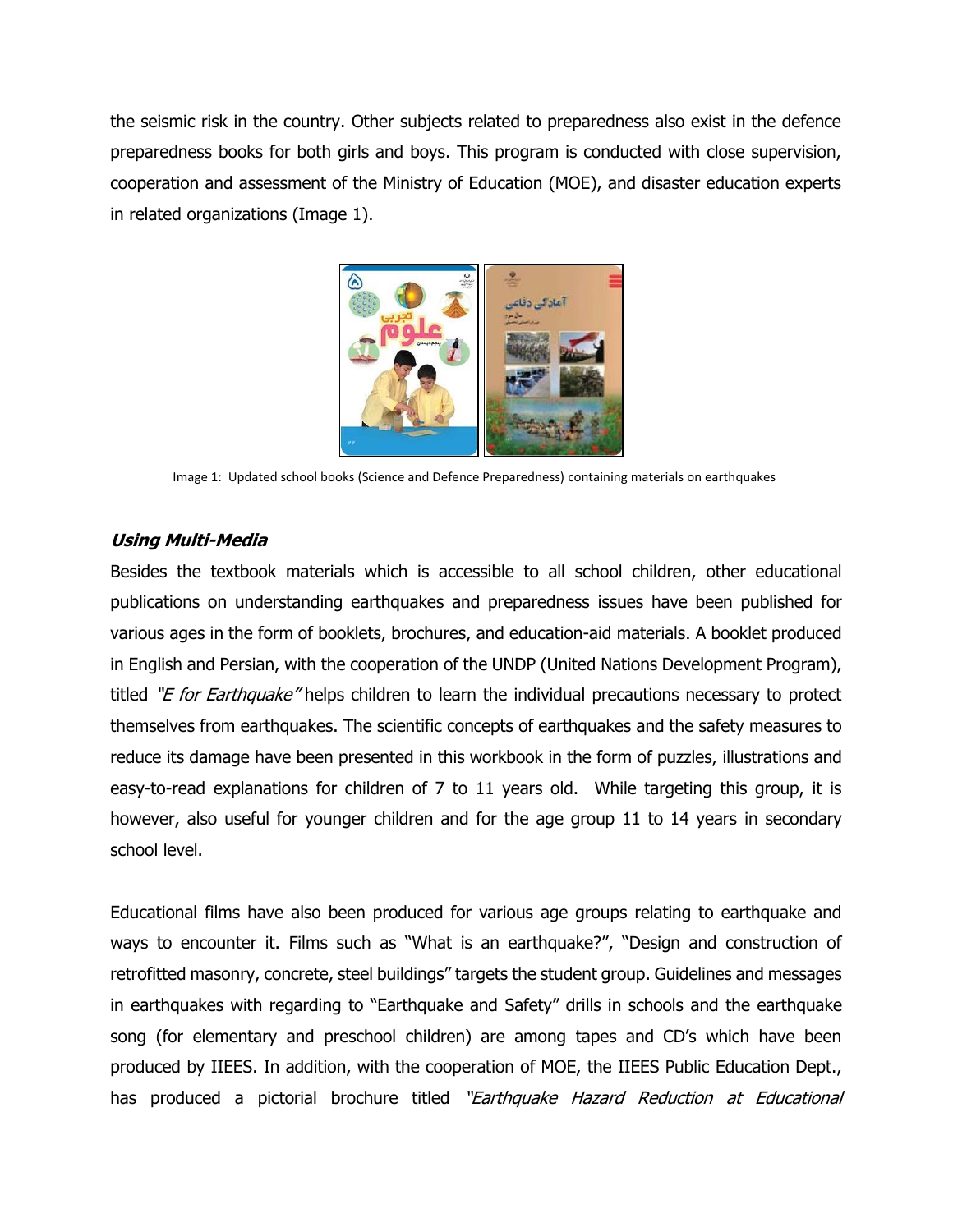Institutions". The brochure is widely distributed among Iranian school children. A brochure has also been published on "*Earthquake and Safety*" for elementary school children to show the activities and provisions they should take in earthquakes.

#### **3.1.2. Out of Class Activities**

#### **Practical Education**

Drills are one of the favorite earthquake education activities that children choose. By performing drills, children can show what they have learnt in schools in the form of a practical performance. In Iran, the "Safety drills" commenced for the first time in November 1999 in 15499 high schools. The Second National Drill on the subject of "*Earthquake and Safety*" was held on 28 November 2000 in all Iran's secondary and high schools covering 45,000 schools. The objective of this drill was to prepare the students for appropriate and rapid responses during an earthquake. Subsequently, the drill has been performed annually. In December 2001, the drill was held in the secondary and high school levels in all educational centres in Iran. In 2003, the drill was performed at a national level covering 18 million children in 110,000 educational institutes in different primary, secondary and high school levels across the country (IIEES Website 2004).



Image 2: Nationwide earthquake drills held in Iranian schools

The recent "Earthquake and Safety "Drill has been performed on December 1, 2013, (Image 2), covering 114 thousand schools and educational institutes in 31 provinces of the country comprising total of 13 million students. This drill has been developed by the IIEES with the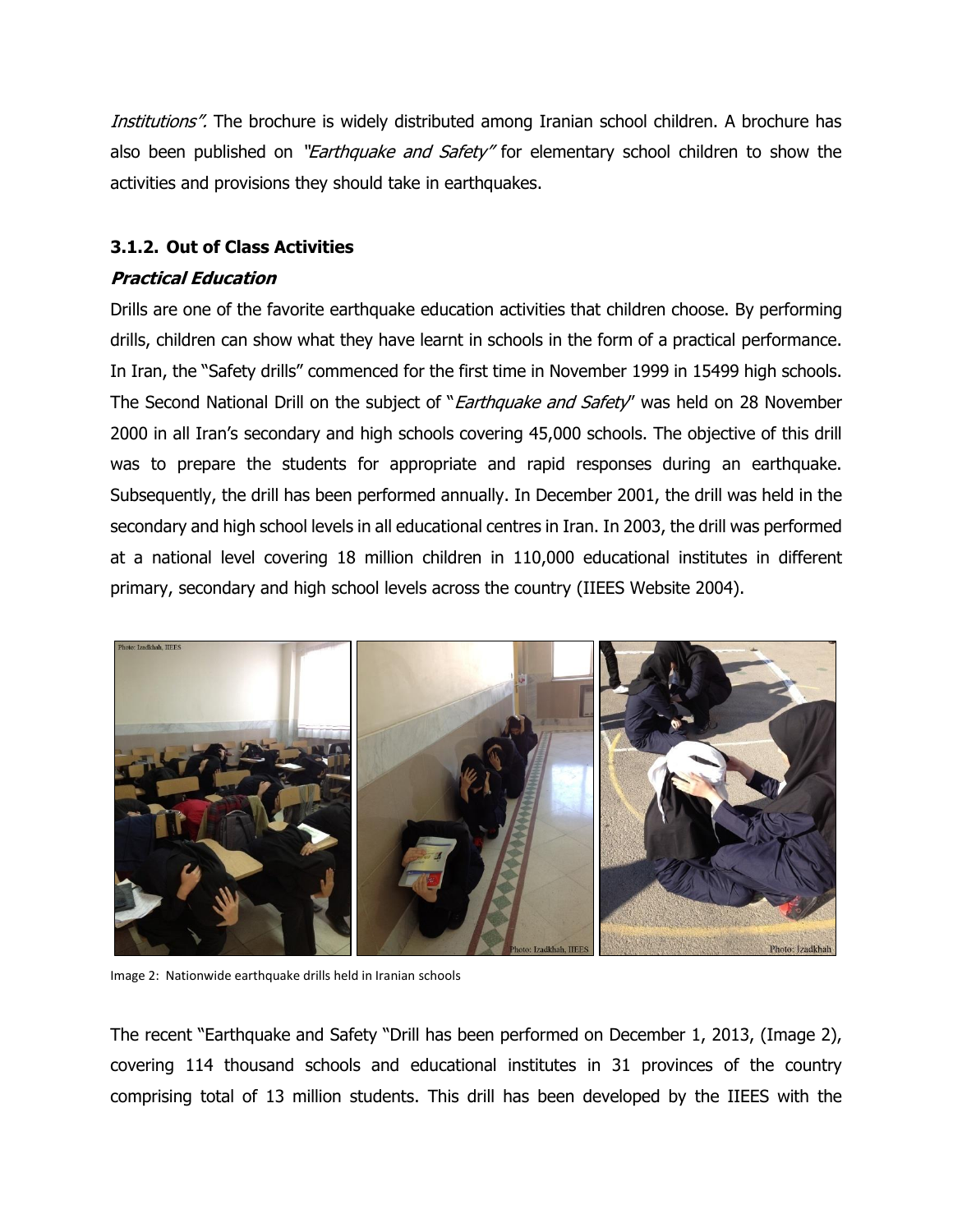cooperation of MOE, the Disaster Reduction Committee in Ministry of Interior, the Iranian Red Crescent Society, Tehran Fire Department and Iran National Television and Radio, in which children practiced their skills on correct sheltering, how to exit the building, search and rescue, and fire extinguishing in the school using the advices of the safety school councils. The Drill has become a nationwide annual program for children and youngsters (IIEES Website 2013).

#### **Training and Competitions on "Earthquake and Safety"**

Holding workshops have been conducted each year on the anniversary of the "Natural Disasters Week". In these workshops, face to face teaching, and using educational media such as computers, maquettes, showing films, etc have been performed for children in various age groups. Many workshops have been conducted so far for school students in various cultural houses in Tehran. The recent one has been held in October 2013 which covered school students in various levels. Additionally, one of the most effective ways which can stimulate the curiosity of children for research and study and to promote and encourage awareness among children and youth is to hold competitions. With the objective of holding the exhibition in an international level, the drawing competition and exhibitions are held in the Asian level with the cooperation of UNESCO, UNICEF, etc, as well as many local related organizations.

## **3.3. Training Teachers for Disasters**

Guidelines have been prepared by IIEES for teachers in schools and instructors in kindergartens in Persian and English in order to familiarize them with earthquake definition and application. Also, in-service training programs for teachers and head teachers of MOE have been conducted for many years by the IIEES Public Education Department. Special books and video tapes have been produced especially for teachers. The main objective of holding these courses is to update teacher's information, to increase their level of knowledge as well as to prepare children for protecting themselves during an earthquake. Each year, teachers attend a two day course in which two hours has been specified to disaster related issues which will be taught by the experts.

## **3.4. Holding School Earthquake Safety Councils**

In order to benefit the maximum participation of the students and their parents toward the improvement of the school safety, the "School Earthquake Safety Council" is being formed in schools consisting of teams such as: Evaluation and Support team; Information team; Search and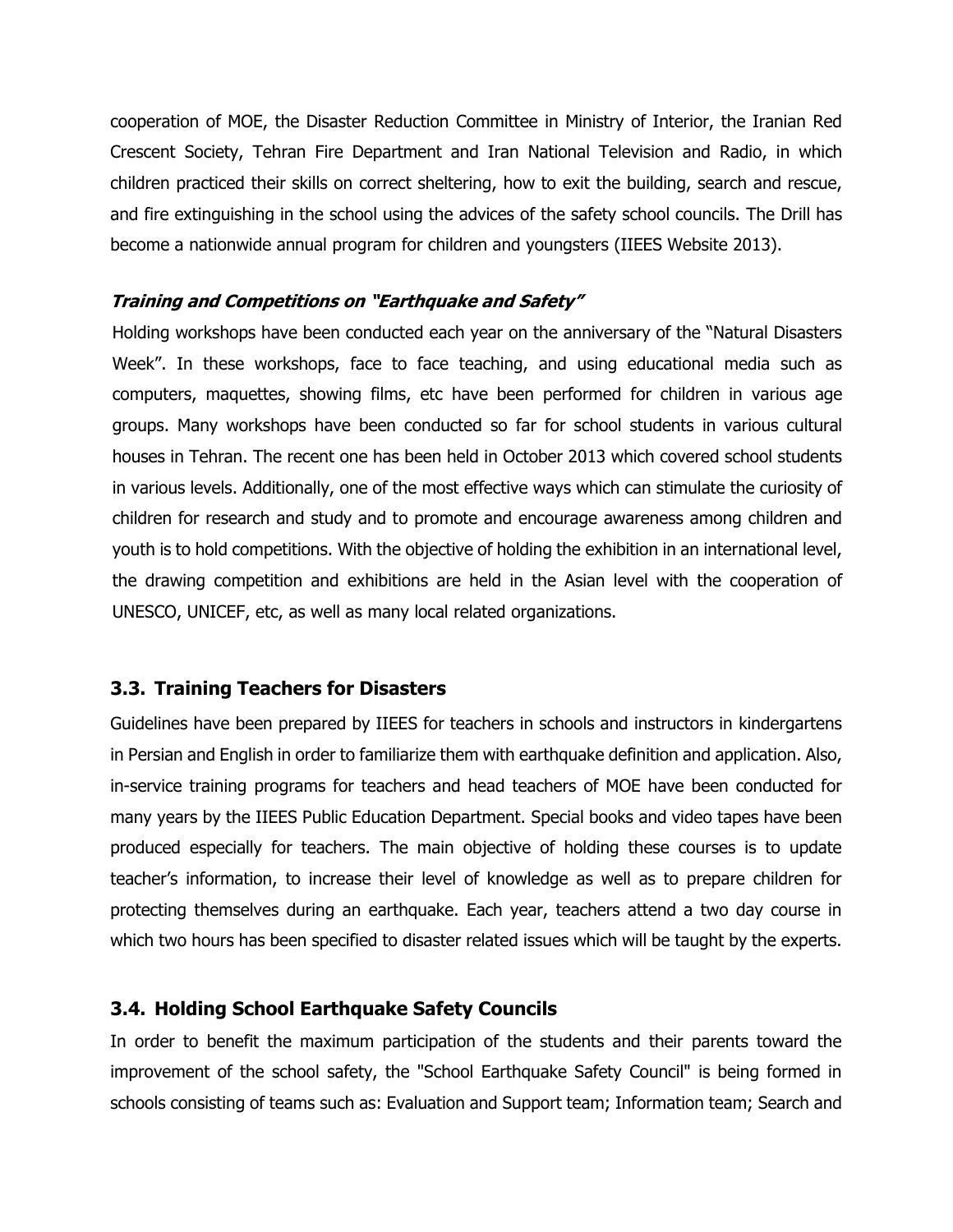rescue team; First Aid team; Fire Safety team, and Recovery team. With the help of "Teachers and Parents Association" and using the expertise of volunteer parents, this council aims to improve the school preparedness level. This project has been started optionally in few schools and is expected to be expanded throughout all schools in the country.

## **3.5. Related National Projects**

A national project, called 'Daadras' means "Helper", which is the abbreviation of "Student's ready for difficult days" in Persian has been initiated and developed since last year with the cooperation of MOE and Youth Organization of Iranian Red Crescent Society. Teams in groups of 14, provide the response skills to the students in schools in order to prepare them for earthquakes. Last year, 2656 schools were covered by this project and more than 380 thousands students have learned the necessary measures for disaster protection. This year, the project covers 12000 schools, including two and half Million students in the country. Also, 25000 book volumes will be distributed to students later in the school year with regard to this project (Payam Sakhteman Newspaper, 2013).

# **4. Overall Assessment**

In Iran, DRR curricula mostly focus on earthquakes "Zelzeleh", which threat the country. This hazard is actually closest to the country gained experience. However, some sections on volcanoes also exist in the textbooks. The approach of DRR Curricula in Iran is text-book driven in which the Ministry of Education, often work in conjunction with national and governmental organizations to conduct and revise textbooks of particular subjects to include, or broaden the pre-existing hazardrelated or disaster-related topics. In Iran, teachers tend to readily take up the new hazard and disaster related textual material as formal education.

In Iranian school curricula contents, the students usually learn the causes and effects of various hazards (e.g., earthquakes and volcanoes). They are mostly provided with tips on the definition of earthquakes and issues on what to do before, during and after it. This has two objectives: To ensure that students acquire relevant knowledge and practical skills on how to behave during disasters such as earthquakes and the fact that students are able to protect themselves in case of its happening.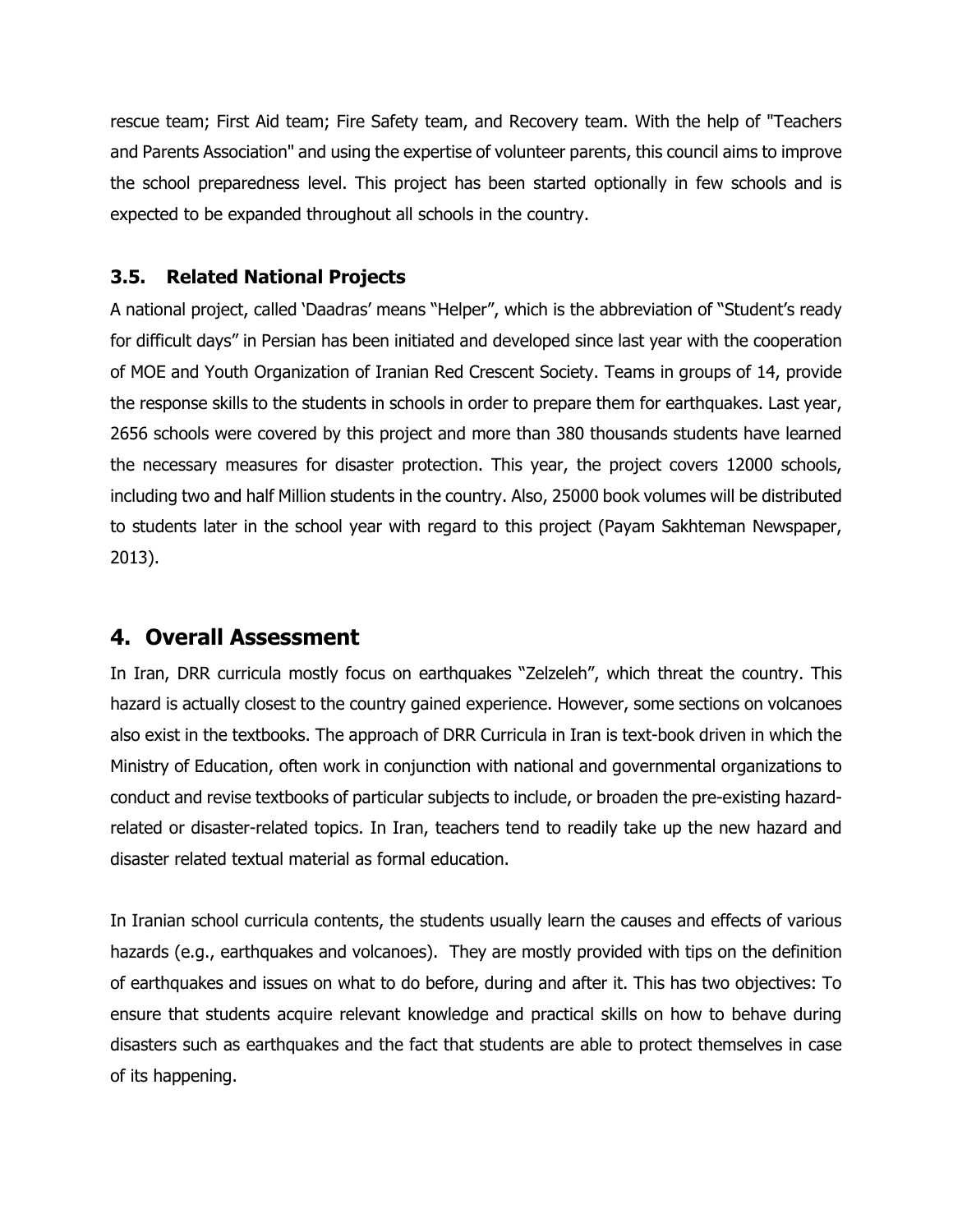As for curriculum development, materials development has taken place in Persian language, the approach being one of creating materials by the "Curriculum Development Center" with the help of national related agencies such as IIEES. So far, the developments have included the preparation of few chapters in school textbooks of Science, Geography, Defence Preparedness, etc. The existing course materials comprises 8 pages in the elementary level Science book called "Calmless Earth" which provides information on earth structure, volcanoes, earthquakes and what to do during an earthquake. This is more theoretical and is usually been taught by the teacher in one session. The outcome has been that disaster risk reduction now appears as a focus within a range of subjects in the curriculum. The other school textbook for third grade of secondary school students and second grade of high school students which comprises four lessons on "Earthquakes and ways to confront it", Safety against earthquakes", "What to do during earthquakes, and "what do to after earthquakes" which is around 22 pages in total under the book "Defence Preparedness". This section is more practical and it is expected that students learn about the necessary measures to take during and after an earthquake. Occasionally, a qualitative assessment and revision on the main contents of the books are performed by the MOE "Curriculum Development Center", but there is no quantitative assessment, for example there is no amendments based on the student's feedbacks. The learning outcomes are expected to comprise knowledge about earthquakes in general as well as appropriate measures that can be taken during and after earthquakes.

As for policy development, planning and implementation aspects, the Iranian MOE is responsible for educational activities concerning disasters. The materials and training-led approaches adopted in Iran have led to further programs that are implemented by teachers as extra-curricular activities. For example, earthquake drills that are performed each year are considered as an interactive activity that can stimulate the interest of students as well as their teachers and families.

As for the pedagogy, teaching of disaster risk reduction employs interactive methods. It contains discussions, brainstorming, interactive presentations, case studies, role-plays, and learning by doing. Teaching implies not only teacher-student engagement, but also the involvement of parents and the community at large, with the activities to be undertaken co-jointly provided. The nexus between effective DRR-related education and interactive learning is present and visible. The contribution of children in disaster related materials can be seen from the knowledge they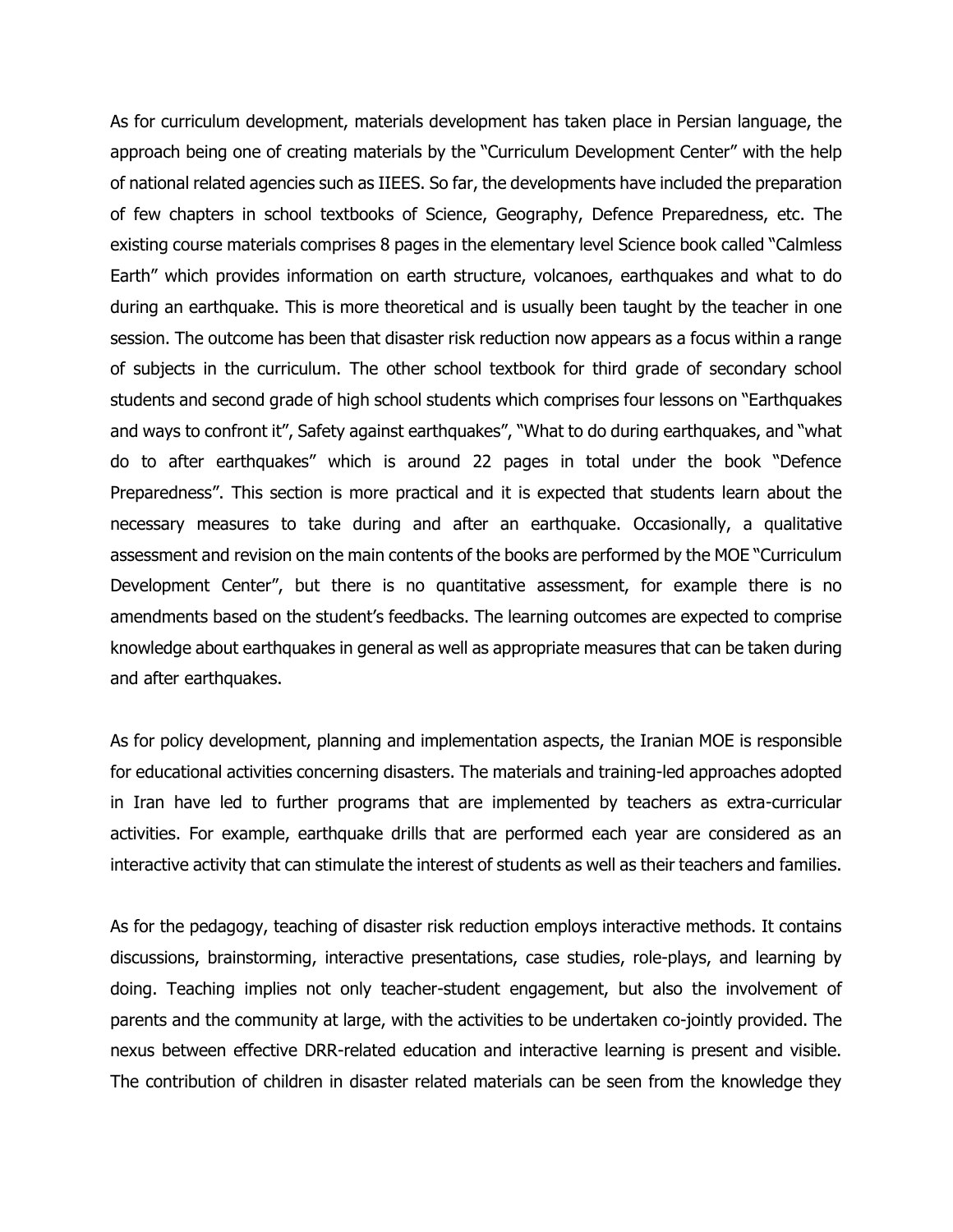gain through the school textbooks. This is somehow revealed in their performance in the annual earthquake drills. It shows that students are more receptive to practical activities than learning issues as theory.

As mentioned earlier, the infusion of DRR themes and materials have been integrated into some course materials in school curricula. However, no documented assessments have been recorded so far for evaluating these disaster-related materials. However, it can be mentioned that the "Curriculum Development Center", which is responsible for revising the contents of school textbooks, has most probably undertaken revisions every now and then. Of all inserted subjects, Science and Defence Preparedness books contain the largest number of sections relating to disasters and safety at the moment. In accordance to some policies of the MOE, some parts of disaster materials that were used in school books are now been removed or integrated within other textbooks or topics. This has been and will be decided by the MOE "Curriculum Development Center" and has been approved by the responsible institutes.

# **5. Challenges for Post HFA**

The Hyogo Framework for Action (HFA) 2005-2015: 'Building the Resilience of Nations and Communities to Disasters', adopted by 168 Member States of the United Nations at the January 2005 World Conference on Disaster Reduction, resolved to 'use knowledge, innovation and education to build a culture of safety at all levels' as an action priority. An indicator of achievement would be the 'inclusion of disaster risk reduction knowledge in relevant sections of school curricula at all levels' (UNISDR, 2005).

It is evident that the adoption of HFA had played a decisive role in making progress in disaster risk reduction in many countries. Sometimes this progress has been indirect and its effective functioning has not been quick but progressive. The other challenge is that the priority of risk reduction issues are most of the time ignored or postponed due to other important problems that a country deals with. Most of the time, limited budget allocated for DRR activities leads to ineffective implementation of the planned programs. At a more micro-level, the political will could be regarded as an important challenge which needs to be strengthened. Although the influence and effectiveness of the HFA and its predecessors can not be ignored, but there is always possible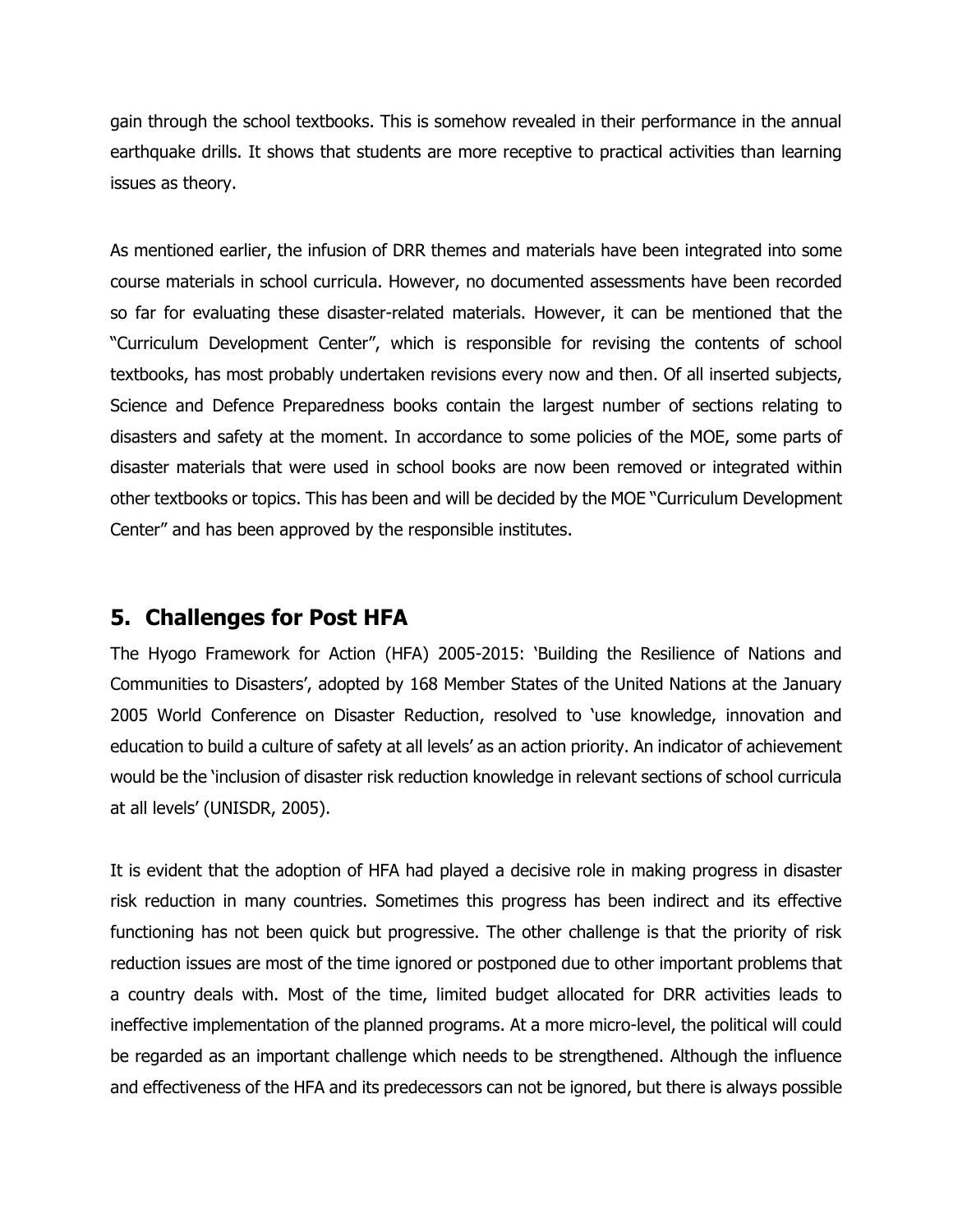paths to improvement in school DRR plans based on lessons which have been learnt during the last decade. The DRR activities should be integrated more systematically in the school curriculum in order to put the young generation in regular contact with these activities. Teachers should be trained more on DRR issues. Most of the time, the teachers are only taught with the materials they need to deliver or there is a manual for them to teach based on that which makes their learning as content-based. Teachers teach usually for a short time and there is no follow-up. There needs to be a more systematized, reinforced and sustained professional development.

As for future school disaster activities for post HFA, teachers and school principals should become more sensitized about the disasters and their probable occurrences especially in the capital. Although Iran is an earthquake prone country but the rare occurrence of earthquake happening in the capital have distracted the minds of people from this phenomenon. In recent years, national and governmental organizations including IIEES and Tehran Disaster Mitigation and Management Organization (TDMMO) have developed programs for community prepared-ness and response, but it seems that people are not fully convinced of the dangers that an earthquake might bring. This prerequisite is believed to be among the most important ones and its fulfilment is only possible by awareness-raising in public.

Additionally, Teachers and parents can be consulted for planning programs that are of interest to children and can stimulate their interest in DRR activities. Due to those experiences teachers have gained, they might offer ideas that can help planners to arrange more attractive activities for students or suggest materials that would be of interest to them. This of course will be adopted after consultation with disaster experts to ensure that the proposed materials contain reliable information. Also, it can be safely said that most of the contents which teachers receive by training is how to manage lessons step by-step based on the guidebooks. However, the training does not appear to develop their ability to handle and develop the material provided creatively. The guide is more or less restricted to disaster-related content, with little or no reference to pedagogy, and is usually laid out to parallel the chapters of the student textbook. One of the other important challenges is to sensitize and train more teachers in DRR related issues. More regular meetings of teachers with the parents in regard to familiarizing them with disaster issues are recommended.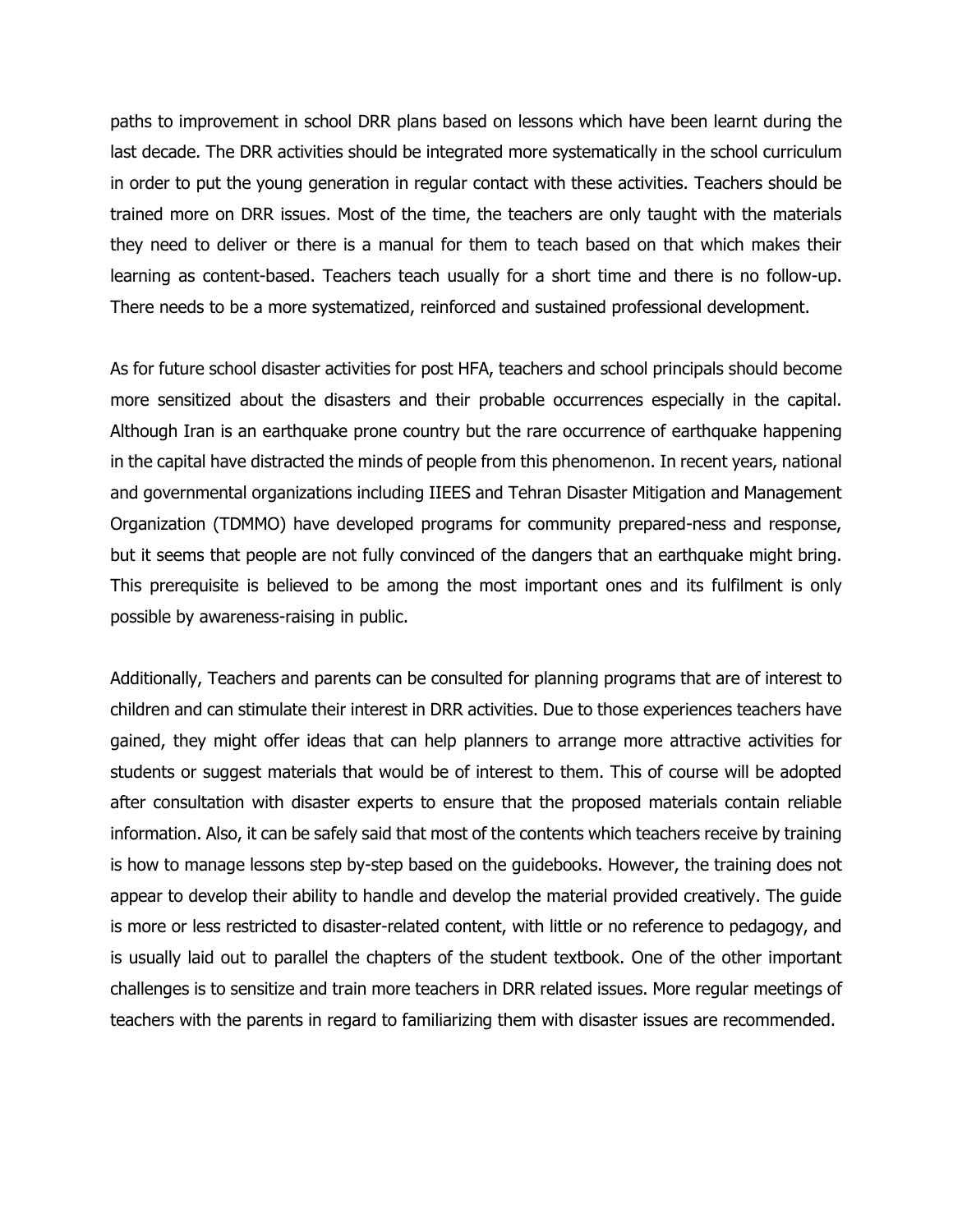In the meantime, it seems that the use of informal education such as performing drills have been very effective in increasing awareness of students about earthquake. It is evident that this can be only proved only if an earthquake happens, however evidences from few earthquakes in Iran such as Bam (Izadkhah, 2004), Silakhore (Izadkhah and Hosseini, 2007) and Bushehr (Tatar et al., 2013) earthquakes have shown the importance of disaster education and how to shelter during earthquakes, especially for this age level.

Usually, the school principals do not have much time to pay enough attention to disaster related issues due to their other daily commitments. This can be a challenge with regard to their important responsibility as the main point of management in a school in case of a disaster. The use of materials produced by NGO's or the international associated organizations can also be looked at for possible use or partly infusion in children programs and activities.

With regarding to the fact that the most frequent disasters in Iran are earthquakes leading to injury and death through collapsing buildings, awareness of structural (building) hazards should be built into the textsbook materials. A course topic can be introduced regarding "How to build safe structures". This can help in increasing the student's general knowledge to ensure about the structural design and construction quality of buildings. This course can be inserted in higher levels for eample in high schools.

Although the plan for implementationn of 'Earthquake safety councils' in schools have already been agreed on, but there are only few schools that do benefit from this scheme. This is a challenge that needs to be further expanded for post-2015 in schools.

## **6. Conclusions and Recommendations**

In a country such as Iran which is under the threat of earthquakes, the importance of retrofitting and strengthening the school buildings is of high importance. This is especially important with an approximate of 13 Million students attending schools in 2013. In the meantime, the continuous implementation of formal and informal education through schools, with linkages to communitybased risk reduction promises the development of a "culture of safety", of societies less vulnerable and more resilient to the impact of disasters in the future. The effectiveness of HFA on development of DRR issues can be seen directly and indirectly in disaster related activities in the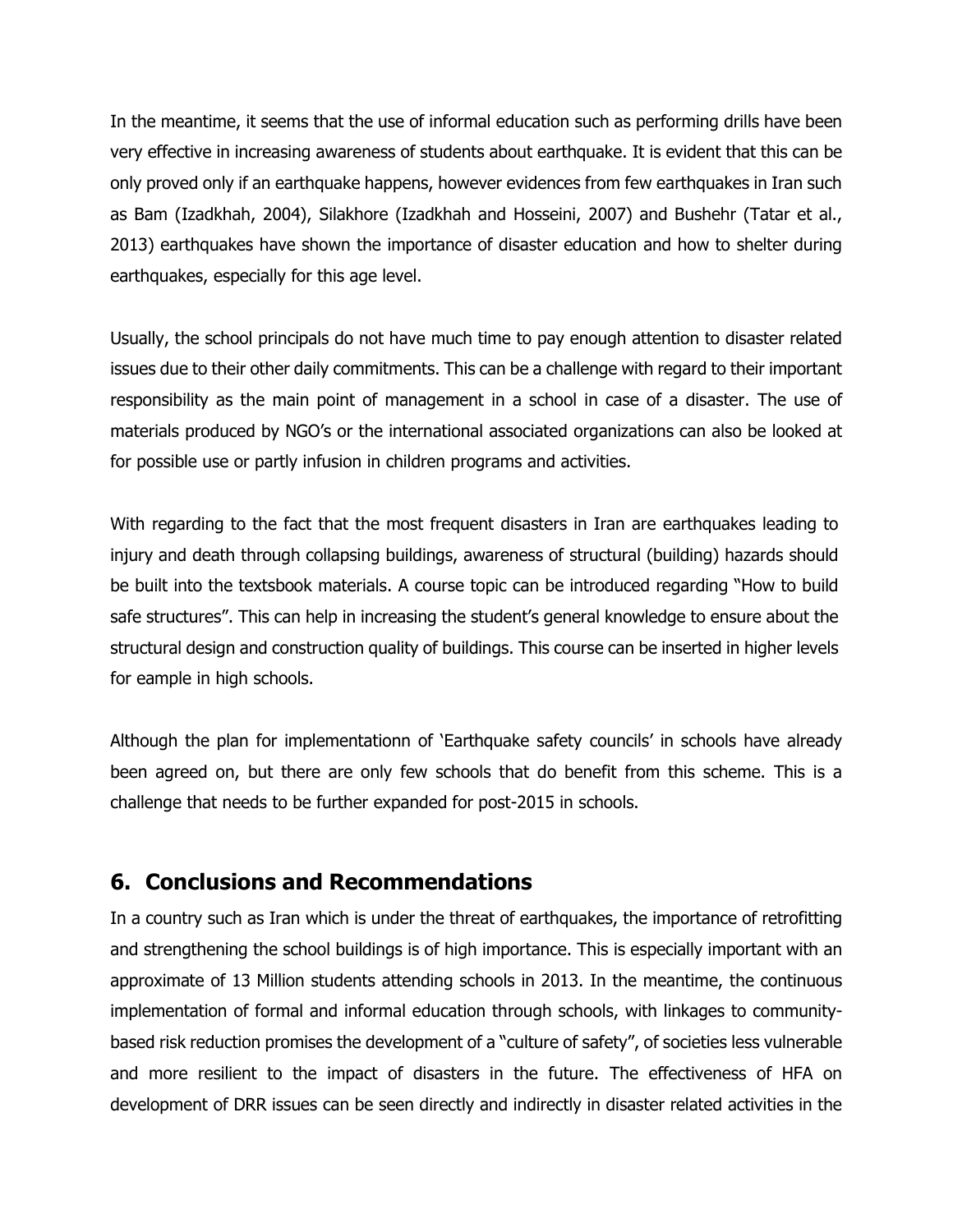country. This comprises the activities initiated and developed for children as well as in disaster management plans and programs. The disaster training and 'safe life strand' in the existing curriculum is a direct response to the call for DRR programs.

As post Yokohama Strategy (1994-2004) and HFA (2005-2-015), updating and using novel methods and tools are highly recommended. In addition, the use of simulators can be practical in making children more sensitive to earthquakes. The expansion of disaster drills can also be another advice, since children like to engage in these kinds of activities. These drills can be performed randomly in schools without previous notice, so that students will be put in a more realistic situation to show their actual level of preparedness. Also, the role of mass media in introducing programs for children with themes of disaster preparedness will be important in order to sensitize children and their families. The annual drills, for example can be a good opportunity for mass media to display related programs which can be emphasized more in the post-2015.

There should be monthly meetings arranged by the school principals to review the practical side of earthquake preparedness for students and to assess the degree of which the prerequisites for the successful emergency management are met. Also the curriculum should also aim to provide practical responses to other potential disasters such as floods and droughts in addition to earthquake emergency response. It is hoped that the post-2015 (HFA) scheme can initiate further novel ideas and more appropriate modes of action for encountering future disasters especially for the vulnerable population such as children.

#### **Acknowledgements**

The authors would like to extend their gratitude to Ms. Heshmati, Education Expert from IIEES Public Education Dept., who eagerly provided some information on schools.

## **References**

Action Aid 2007. Through the Eyes of a Child, [http://www.actionaid.org/main.aspx?PageID=343.](http://www.actionaid.org/main.aspx?PageID=343)

American Red Cross 2008. Masters of Disaster, [http://www.redcross.org/disaster/masters/.](http://www.redcross.org/disaster/masters/)

Civil Defence New Zealand 2006. What's the Plan, Stan?, [www.whatstheplanstan.govt.nz.](http://www.whatstheplanstan.govt.nz/)

Hyogo Frameworkd for Action (HFA) 2005, [http://www.unisdr.org/we/coordinate/hfa.](http://www.unisdr.org/we/coordinate/hfa)

IDRC 1998. Children as Agents of Change- The Child-to-Child Approach,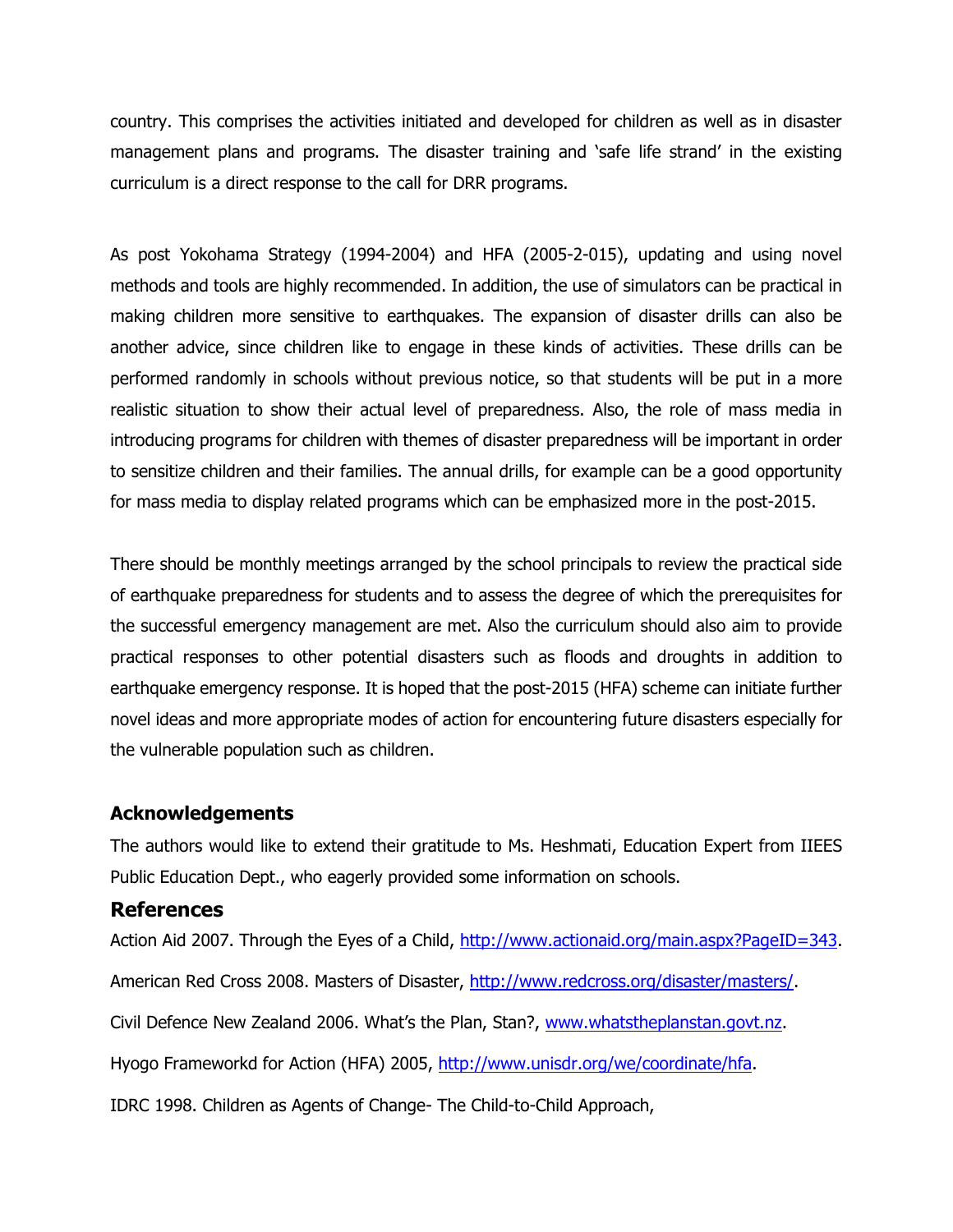[http://www.web.idrc.ca/en/ev-269210-201-1-Do\\_topic.html.](http://www.web.idrc.ca/en/ev-269210-201-1-Do_topic.html)

IIEES Website 2004 and 2013, [http://www.iiees.ac.ir/English/Publicedu/eng\\_publicedu.html.](http://www.iiees.ac.ir/English/Publicedu/eng_publicedu.html)

Izadkhah, Y.O. 2004. Bridging the Generations: A Critical Assessment of Disaster Education in the Development of a Seismic Safety Culture in Iran, PhD Thesis, Cranfield University, Shrivenham, UK, 683 pages.

Izadkhah, Y.O. 2005. Disaster Education: A Right to Generations Safety, World Conference on Disaster Reduction (WCDR), Kobe Conference, Kobe, Japan.

Izadkhah, Y.O. and M. Hosseini. 2005. Towards Resilient Communities in Developing Countries through Education of Children for Disaster Preparedness, International Journal of Emergency Management, 2005, Vol. 3, (2), pp.138-148.

Izadkhah, Y.O. and M. Hosseini. 2007. Community Challenges Following Darb-E-Astaneh (Silakhore) Earthquake of March 31, 2006. Ninth Canadian Conference on Earthquake Engineering, Ottawa, Ontario, Canada.

Lopes, R. 2001. Partnerships for Education. Natural Hazards Review, 2 (3).

Payam Sakhteman Newspaper 2013. National Project "Daadras", Interview with the Head of RSC (Young Organization), Mr. Ghobadi Dana.

Petal, M. 2008. Disaster Risk Reduction Education in Shaw, R. and Krishnamurty, R. eds. *Disaster* Management: Global Challenges and Local Solutions, Universities Press India.

Petal, M. and Y.O. Izadkhah, 2008. Formal and Informal Education for Disaster Risk Reduction, International Conference on School Safety, Islamabad, Pakistan.

Plan International 2007. Case study: The Power of Children's Voices in School Relocation - Santa Paz. Plan International Disaster Risk Reduction Programme, Available from [www.plan-uk.org.](http://www.plan-uk.org/)

Selby, D and F. Kagawa 2012. Disaster Risk Reduction in School Curricula: Case Studies from Thirty Countries, Published by UNESCO and UNICEF.

Sharpe, J. and Izadkhah, Y.O. 2013. Use of Comic Strips in Teaching Earthquakes to Kindergarten Children, Accepted for publication in *Disaster Prevention and Management Journal*, April 2014.

Schick, O. 2007. Disaster Risk Education and Safer Schools, Association Française pour la Prévention des Catastrophes Naturelles (AFPCN) and "Prevention2000".

Tatar, M. et al. (2013). Preliminary Report of 6.3 Richter Scale Dashti Earthquake of April 9, 2013 in Bushehr Province, IIEES Report, 60 pages.

Team Safe-T 2008, [www.teamsafe-t.org.](http://www.teamsafe-t.org/)

Tearfund 2004. Child Participation. Teddington, England.